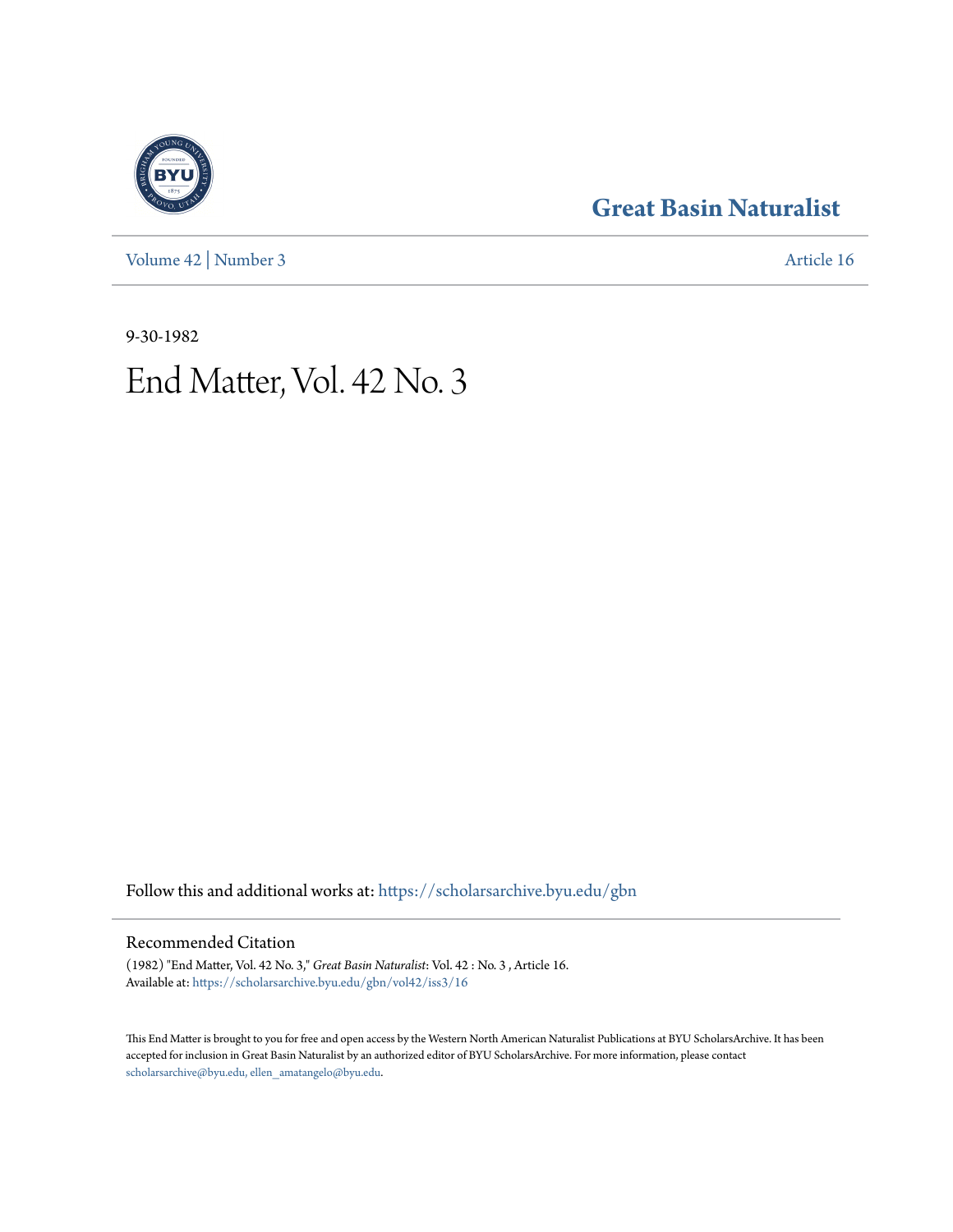#### NOTICE TO CONTRIBUTORS

Manuscripts intended for publication in the Great Basin Naturalist or Great Basin Naturalist Memoirs must meet the criteria outlined in paragraph one on the inside front cover. They should be directed to Brigham Young University, Stephen L. Wood, Editor, Great Basin Naturalist, 290 Life Science Museum, Provo, Utah 84602. Three copies of the manuscript are re quired. They should be typewritten, double spaced throughout on one side of the paper, with margins of at least one inch on all sides. Use a recent issue of either journal as a format, and the Council of Biology Editors Style Manual, Fourth Edition (AIBS 1978) in preparing the manuscript. An abstract, about 3 percent as long as the text, but not exceeding 200 words, written in accordance with *Biological Abstracts* guidelines, should precede the introductory paragraph of each article.

All manuscripts receive a critical peer review by specialists in the subject area of the manuscript under consideration. Authors may recommend one or two reviewers for their article.

Accepted manuscripts less than 100 printed pages in length will automatically be assigned to the Great Basin Naturalist. Those larger than 100 printed pages will be considered for the Memoirs series.

Illustrations and Tables. All illustrations and tables should be made with a view toward having them appear within the limits of the printed page. The original illustrations or glossy photoprints of them should accompany the manuscript. Illustrations should be prepared for reduction by the printer to either single-column  $(2\frac{5}{6}$  inches) or double-column  $(5\frac{1}{2})$  inches) width, with the length not exceeding  $7\frac{1}{2}$  inches.

Costs Borne by Contributor. Contributors to the Great Basin Naturalist should be prepared to donate from \$10 to \$40 per printed page toward publication of their article (in addition to reprint costs). Excessive or complex tables requiring typesetting may be charged to the author at cost. Authors publishing in the Great Basin Naturalist Memoirs may be expected to contrib ute \$40 per printed page in addition to the cost of the printed copies they purchase. No re prints are furnished free of charge.

### Reprint Schedule for the Great Basin Naturalist

100 copies, minimum cost for 2 pages, \$26. Each additional 2 pages, \$6. Each additional 100 copies, \$4 for each 2 pages. Examples: 300 copies of 10 pages =  $$82; 200$  copies of 13 pages =  $$86.$ 

#### Great Basin Naturalist Memoirs

- No. <sup>1</sup> The birds of Utah. By C. L. Hayward, C. Cottam, A. M. Woodbury, H. H. Frost. \$10.
- No. 2 Intermountain biogeography: <sup>a</sup> symposium. By K. T. Harper, J. L. Reveal et al. \$15.
- No. 3 The endangered species: a symposium. \$6.
- No. 4 Soil-plant-animal relationships bearing on revegetation and land reclamation in Nevada deserts. \$6.
- No. 5 Utah Lake monograph. \$8.
- No. 6 The bark and ambrosia beetles of North and Central America (Coleoptera: Scolytidae), a taxonomic monograph. \$60.